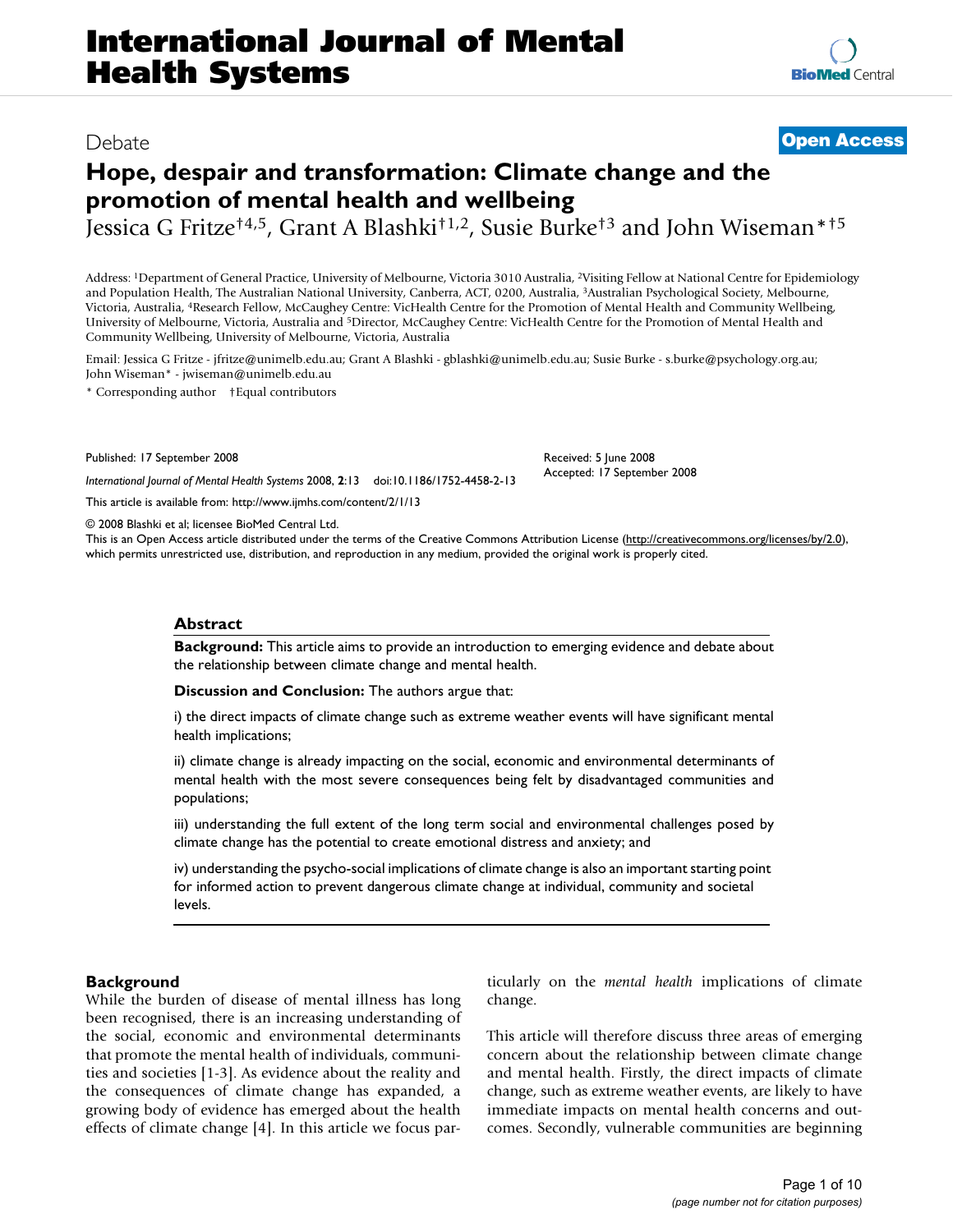to experience disruptions to the social, economic and environmental determinants that promote mental health. Finally, there is an emerging understanding of the ways in which climate change as a global environmental threat may create emotional distress and anxiety about the future. We conclude with some reflections on future policy, practice and research priorities in the fields of mental health and mental health promotion.

#### *Health and climate change*

There is now a very strong scientific consensus that global warming is occurring, that it is largely caused by human emissions of greenhouse gases, that the effects are already observable, and that further warming will occur. The most recent report of the Intergovernmental Panel on Climate Change (IPCC) estimates current global warming to be almost 0.8°C above pre-industrial levels and projects a further rise in the coming decades [5]. This report also reconfirms that it is human emission of greenhouse gases that has been mostly responsible for global warming over the past 50 years, and that even if emissions are greatly curtailed, the existing accumulation of emissions in the Earth's atmosphere has committed us to some warming over the coming century [5].

The impacts of current global warming are now observable in physical systems such as the rise of sea levels, glacial retreat, significant reductions in the extent and thickness of Arctic sea ice, alterations in rainfall patterns and in biological systems such as earlier spring activities of numerous plant and animal species [5]. There is growing concern that the current growth rate of greenhouse gas emissions and observed climate impacts indicate that climate change is occurring at a rate greater than the most pessimistic scenarios assessed by the IPCC [6,7].

Research on the health effects of climate change has focused largely on direct physical health impacts, principally:

- death and injury from extreme weather events;
- impacts of increased temperatures and heat waves;
- spread of vector-borne disease;
- air quality and respiratory illness; and
- changes in food and water quality and availability [4,8].

There is also increasingly clear recognition that the distribution of health impacts will tend to fall more heavily on low-income or otherwise more vulnerable populations [8,9].

#### *Mental health and climate change: short and long term implications*

The psychological and mental health implications of climate change have only more recently been considered within climate change and health frameworks, particularly in the context of disaster recovery from extreme weather events [8,10]. In the Australian context, the broader connections between climate change and mental health have also importantly begun to be canvassed as part of the Garnaut Climate Change Review [11].

There are three key mental health implications of climate change. Firstly, direct impacts of climate change, such as extreme weather events, are likely to have immediate impacts on the prevalence and severity of mental health issues in affected communities as well as significant implications for mental health systems. Secondly, vulnerable communities are beginning to experience disruptions to the social, economic and environmental determinants that promote mental health. Finally, there is an emerging understanding of the ways in which climate change as a global environmental threat may create emotional distress and anxiety about the future.

#### **Discussion**

#### *Immediate mental health impacts of climate change*

There is an extensive body of evidence showing the ways in which extreme weather events can lead to psychological and mental health outcomes associated with loss, disruption and displacement as well as cumulative mental health impacts from repeated exposure to natural disasters [10,12-16]. Disaster response and emergency management have been a focus of government and agencies over the past decade, with an increasing emphasis on psychological and psychosocial interventions [17].

Mental health impacts differ according to the type, suddenness and scale of the catastrophe, and the social, historical and cultural context in which it occurs [18]. Impacts are compounded by the vulnerability of individuals and communities, the appropriateness of emergency responses, and the resources available to provide support and rebuild. While extreme weather events occur world wide, it is often the poorest communities that are already deficient in services, which are likely to be disproportionately impacted by natural disasters.

Despite cultural variations between countries and individuals, communities show some common patterns of psychosocial responses to disasters [13]. Acute traumatic stress is the most common normative response post disaster, with symptoms subsiding once conditions of safety and security have been re-established [19]. Some survivors, however, will continue to experience chronic posttraumatic stress disorder (PTSD), as well as a range of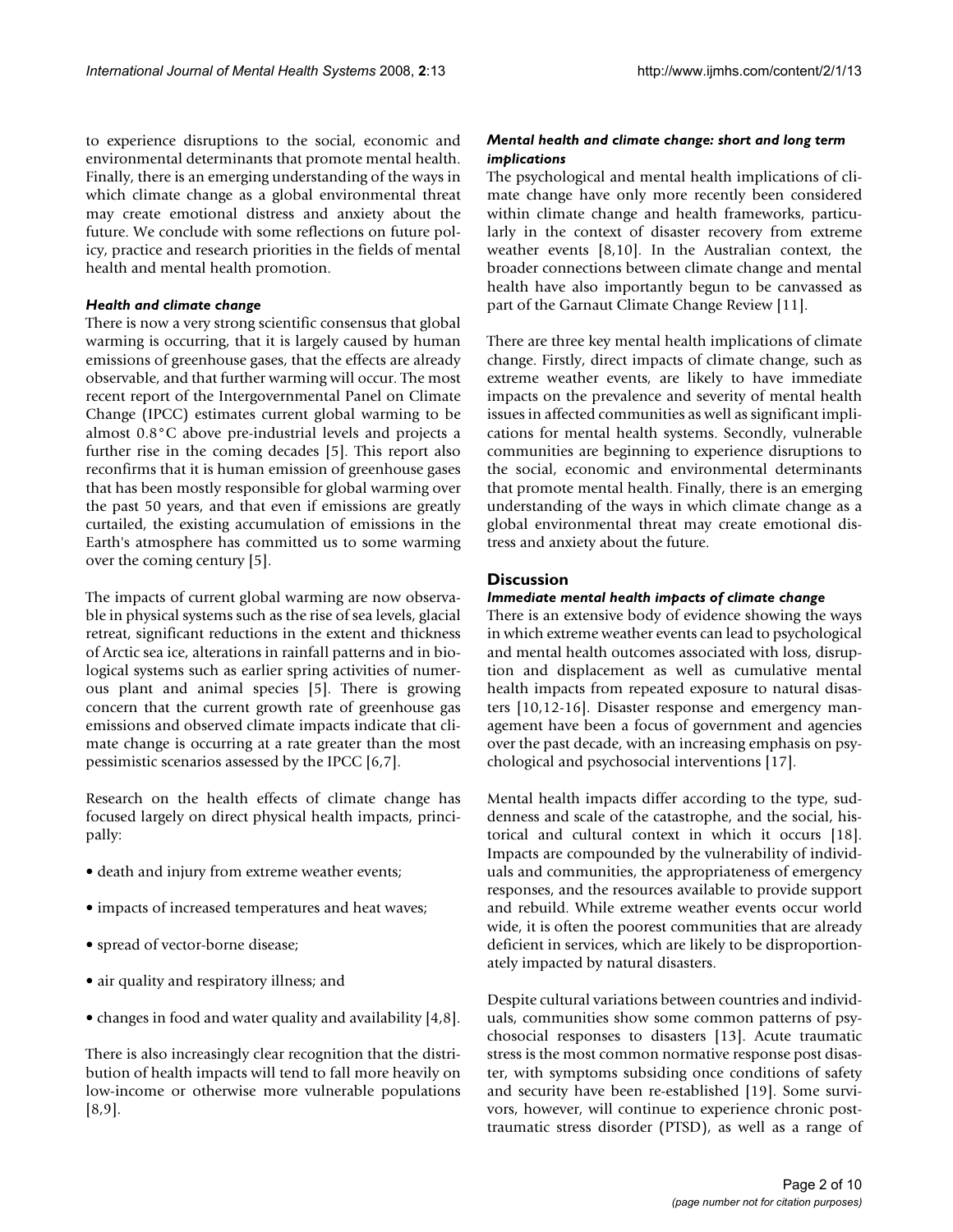other stress-related problems such as complicated grief, depression, anxiety disorders, somatoform disorders and drug and alcohol abuse [20]. Children often exhibit more severe distress after disasters than do adults [21].

A preliminary overview of research conducted in communities effected by Hurricane Katrina shows high rates of depression, domestic violence and significantly higher rates of suicide completion and attempts (14.7 and 78.6 times the area's baseline rate respectively) [22]. This population also showed high rates of post-traumatic stress disorder [23]. These mental health outcomes are attributable not simply to exposure to the event, but subsequent displacement, unstable housing, and lack of access to support services and employment [22]. A study of child abuse following North Carolina's Hurricane Floyd concluded that families are vulnerable to an elevated risk of child abuse following a disaster [24], probably related to increased parental stress and decreased social support.

Caring for the mental health needs of affected people following an extreme weather event, or other natural disaster, is constrained by several factors, such as limitations in service capacity (resources and skills), high levels of immediate chaos, widespread distress, and delays before essential services are re-established [20]. Emergency mental health services need to combine several interventions to meet the needs of a distressed community, as well as the needs of those who are traumatised and those with severe mental illness [17]. There is ongoing debate about where and how services should be prioritised [25]. Consensus is emerging about the importance of rapidly restoring safety and security so that the majority of the population can begin the recovery process. This effectively reduces the numbers of people with traumatic stress reactions. The ADAPT model (Adaptation and Development after Persecution and Trauma) proposes that the ideal recovery environment is one which repairs the key psychosocial domains that are threatened by disasters. This includes creating conditions of security and safety, reuniting families, establishing systems of justice, creating foundations for work/livelihoods, and restoring institutions that confer existential meaning and coherence [26]. For the majority of people, this type of care is sufficient.

People with pre-existing severe mental health issues, such as psychosis, are especially vulnerable to significant mental health impacts following a disaster. These people need urgent care and can present a significant challenge in an emergency context where pre-existing mental health services may have been destroyed and severely disrupted by the disaster.

More recently, interest in mental health interventions post disaster has also included pre-event community education and preparedness [17]. Significant mental health issues are experienced by members of communities in disaster prone areas, particularly during 'disaster seasons' where people have to live with ongoing uncertainty, anxiety and dread before a disaster has even occurred. These significant background stressors are routinely underestimated or ignored in the literature [27]. There is an urgent need for better understanding of the mental health impact of ongoing climate-change 'threats' on individuals and communities living in disaster prone regions.

### *Impact of climate change on social and economic determinants of mental health*

Increasing awareness of the importance of understanding and addressing mental health promotion prompts us to think more widely about the impact of climate change on the broader determinants of mental health.

The World Health Organisation (WHO) defines health as 'a state of complete physical, mental and social well-being and not merely the absence of disease or infirmity' [3]. The 1986 Ottawa Charter for Health Promotion builds on this definition in the following way:

*To reach a state of complete physical, mental and social wellbeing, an individual or group must be able to identify and to realise aspiration, to satisfy needs, and to change or cope with the environment. Health is, therefore, seen as a resource for everyday life, not the objective of living. Health is a positive concept emphasising social and personal resources, as well as physical capacities. Therefore, health promotion is not just the responsibility of the health sector, but goes beyond healthy lifestyles to wellbeing* [28].

The *Mental Health Promotion Framework* developed by the Victorian Health Promotion Foundation (VicHealth) applies this understanding to the field of mental health, noting that:

*Mental health is not merely the absence of mental illness. Mental health is the embodiment of social, emotional and spiritual wellbeing. Mental health provides individuals with the vitality necessary for active living, to achieve goals and to interact with one another in ways that are respectful and just* [29].

Informed by an extensive review of available evidence, VicHealth has identified a number of potentially modifiable social and economic determinants crucial to the mental health and wellbeing of individuals and communities: economic security and participation, social inclusion and freedom from violence and discrimination [29]. The following discussion outlines potential impacts of climate change and of climate adaptation and mitigation policies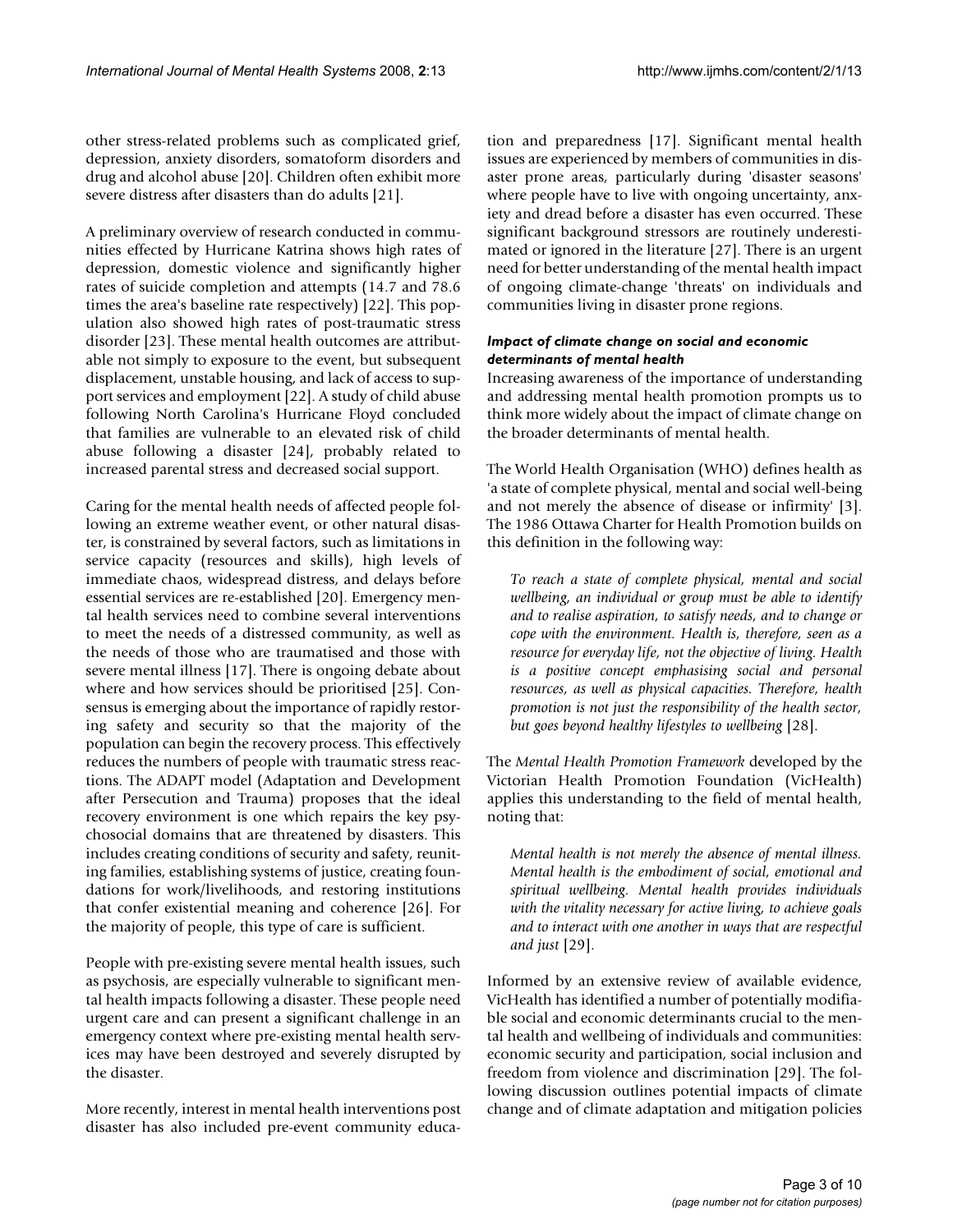on these broad determinants of mental health and wellbeing.

#### *Economic security and participation*

*While mainstream debate currently focuses on science and the economic dimensions of climate change there is also growing awareness of its social costs. There is mounting understanding that the effects of climate change will be disproportionately felt by already vulnerable communities, including people on low incomes and communities directly dependent on their local environment for survival* [9].

Relative socioeconomic disadvantage and unemployment are linked to poor mental health through increased exposure to psychosocial risk factors including reduced personal autonomy, negative self perception, stress, insecurity and social isolation [30-32]. Through its likely impact on economic systems and cost of living, and the unequal distribution of these impacts within and between communities, climate change is likely to negatively impact on mental health and wellbeing.

Financial hardship related to climate change may result from: reduced income and employment in climate sensitive industries such as agriculture and tourism; loss of assets and recovery costs from extreme weather events or relocation; and increases to the cost of essential goods and services [9,33-35]. In addition, the rapid restructuring of emissions intensive industries including power generation, agriculture and heavy industry present significant challenges for mental health through potential loss of employment in these industries, especially in low-skilled or regional workforces with few employment alternatives.

While some communities are more likely to be exposed to climate change impacts due to their location (for example, coastal areas), others have limited adaptive capacity due to poverty, poor physical and service infrastructure and economic reliance on climate vulnerable ecosystems [36]. Some communities are vulnerable on both counts, and it is in these communities that the social and economic impacts of climate change are likely to be most severe. Communities already experiencing socioeconomic disadvantage and associated higher rates of mental health issues are therefore likely to be further marginalised by economic impacts of climate change, which in turn has implications for community wellbeing and mental health systems.

Reduced income security caused by climate change is likely to be exacerbated by increased costs of basic goods and services, leading to greater economic exclusion. Climate change can affect food security through disruptions to the global food supply from extreme weather events but also through relatively rapid changes to the viability of agricultural land. Recent rapid increases in food prices due to drought and global demands for biofuels have highlighted the vulnerability of the world's food production systems to climate change [37].

Other basic goods and services such as energy, water and communications are likely to become less affordable as production and distribution costs rise and competition increases for water resources [38]. Insurance costs are also likely to rise due to increased risk within the insurance industry. These rises may further expose low income households, many of whom are already under-insured, to mental health impacts from the irrecoverable loss of possessions as well as significant financial stress [39].

The interaction of climate related economic impacts and mental health is already being felt in drought effected rural Australia. Reduced income security due to ongoing drought has contributed to a number of social impacts including stress, social isolation, strain on relationships, and evidence of increased rates of suicide [40-42]. Farm families are employing a number of economic coping strategies, such as seeking work outside the agricultural sector and reducing household expenditure. However, without adequate support, these strategies in themselves may have mental health impacts. Reducing participation in 'optional' activities such as social events can contribute to isolation, while increased workloads and separation of families to access employment opportunities creates additional emotional stress [43].

Inadequate service and policy responses to support communities economically affected by climate change and necessary economic restructuring are likely to increase the negative impacts on wellbeing at both an individual and community level.

#### *Social exclusion and effects of displacement*

Social exclusion refers to a multidimensional lack of connection with the activities of the wider community and encompasses lack of economic participation, social disconnection and lack of access to services [44]. In addition to the effects on economic participation outlined above, climate change is likely to fracture social networks and community connection through the increased displacement of climate vulnerable communities as a result of both economic and forced migration.

Quantifying involuntary migration due to climate change is extremely difficult as many existing factors such as social and economic vulnerability, security of food and water supplies, and capacity to migrate are likely to interact with physical climate change impacts to influence rates and types of displacement [45]. However, there is little doubt that both the long-term effects of climate change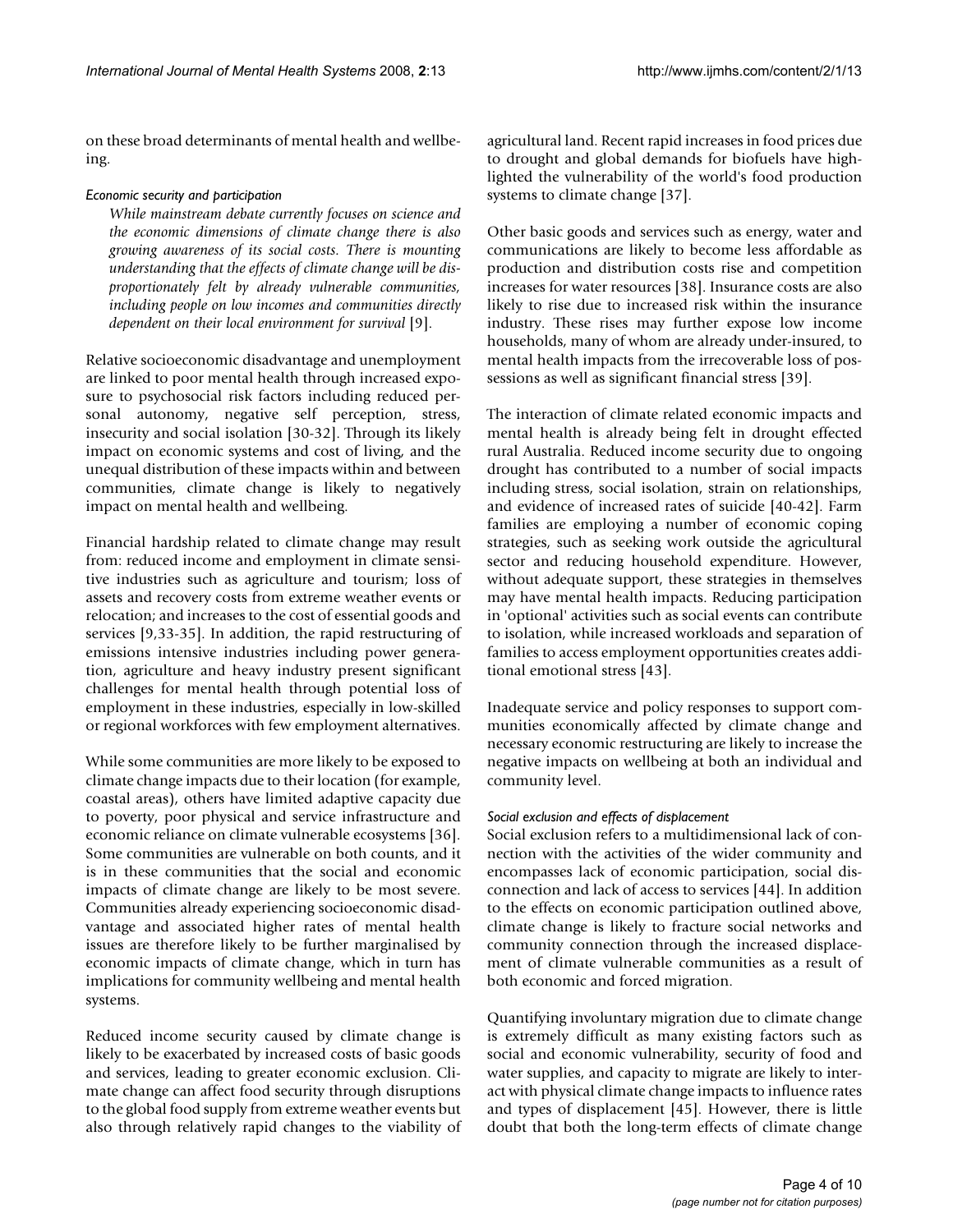and associated extreme weather events will displace significant numbers of people, largely from already vulnerable communities. Extreme weather events, sea level rise, destruction of local economies, resource scarcity and associated conflict due to climate change are predicted to displace millions of people worldwide over the coming century. The most commonly cited figure of projected population displacement from climate change is 200 million people by 2050 [45,46].

The negative mental health impacts of forced migration, whether fleeing from violence, destroyed livelihoods or extreme poverty are significant though vary greatly depending on individual circumstances [47]. The loss of connection to place and sense of belonging associated with displacement can also undermine mental health [48].

*Unlike survivors of most discrete traumatic events, refugees experience diverse stressors that accumulate over the preflight, flight, exile, and resettlement/repatriation periods. Despite the historical focus on the acute stressors of war, the enduring contextual postmigration stress that refugees face – including marginalization, socioeconomic disadvantage, acculturation difficulties, loss of social support, and "cultural bereavement" – must be recognized* [49].

This has implications for refugee and resettlement policy, in particular the resources available to support communities following migration. Porter and Haslam (2005) note that availability of support and economic opportunities in receiving countries are linked to better mental health outcomes for newly arrived communities [49].

Increased exposure to cultural and racial discrimination in receiving communities is also a risk factor for negative mental health outcomes. This is especially likely if immigrants are seen as a cultural threat or competition for natural or economic resources, as may well be the case in climate change situations [46].

Within Australia, the internal displacement of some climate vulnerable communities is increasingly likely, especially from rural communities, coastal areas and the Torres Strait. The loss of population and community vitality associated with economic migration from small rural communities is likely to affect the mental health of both those displaced in search of more stable livelihoods and those remaining in the declining community [50]. The economic and health effects of climate change are likely to be compounded for remote Indigenous communities, many of which currently lack sufficient social and physical infrastructure and experience profound socioeconomic disadvantage. For Indigenous communities living in climate vulnerable coastal areas, climate change may have additional mental health impacts associated with disruption to traditional practices, damage to significant cultural sites and, in the long-term, potential relocation [51].

*In the long term, there are also significant cultural impacts caused by Indigenous communities' inability to feel able to maintain the health of their land and sea country. The psychological effect of such loss on individuals and families is likely to cause a heavy burden of distress and mental illness in many communities* [52].

#### *Exposure to violence*

Psychological distress, loss and displacement resulting from violent conflict are unsurprisingly associated with a wide range of mental health impacts including anxiety, depression and PTSD [53].

At this point, there are conflicting views on whether a direct causal relationship exists between climate change and violent conflict [54]. However, climate change is likely to undermine human security by 'reducing access to natural resources that are essential to sustain... livelihoods' [55]. Increased competition for scarce resources, especially water, and forced migration have historic links to increased violent conflict [53,56]. Stern (2006) notes that increased climate variability as well as overall climate deterioration could contribute to increased violence:

*the effects of climate change – particularly when coupled with rapid population growth, and existing economic, political, ethnic or religious tensions – could be a contributory factor in both national and cross-border conflicts in some developing countries* [34].

#### *Emotional distress arising from awareness of climate change as global environmental threat*

The longer term impact of climate change on mental health comes from people's emerging *awareness* of climate change as a global environmental threat – not the experience of climate change events per se. As people's understanding of climate change grows and deepens, it is likely to have a significant impact on their social, emotional and spiritual wellbeing.

Bill McKibben's reflections on the 'end of nature' provide an important starting point for understanding this challenge.

*Our comforting sense of the permanence of our natural world, our confidence that it will change gradually and imperceptibly if at all, is the result of a subtly warped perspective. Changes that can affect us can happen in our lifetime in our world-not just changes like wars but bigger and more sweeping events. I believe that without recognizing it we have already stepped over the threshold of such a*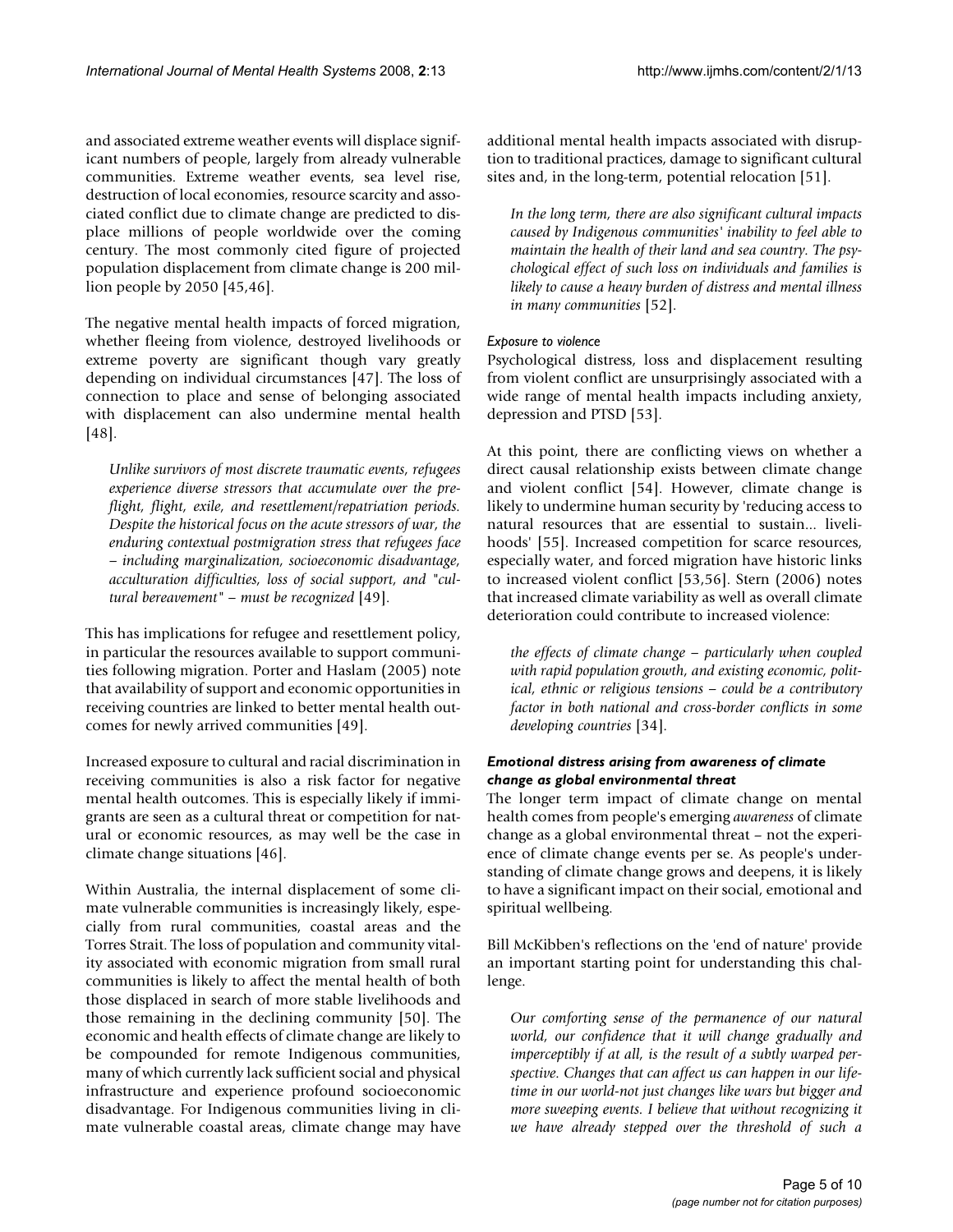*change; that we are at the end of nature. By the end of nature I do not mean the end of the world. The rain will still fall and the sun shine, though differently than before. When I say 'nature,' I mean a certain set of human ideas about the world and our place in it* [57].

The question that McKibben raises is how psychologically, emotionally and politically should we as human beings respond to this fundamental change in the relationship between the human species and the world we inhabit?

It is also important to note that popular understanding of climate change is primarily mediated through communication channels (television, computer, radio, newspapers and magazines), which filter the way the public views climate change. The ways in which these stories are framed, edited and represented, impact on how an individual understands climate change as well as the ways in which they respond to this news.

Individuals further make sense of the information that they receive about climate change by talking with others, sharing views, and reality testing their appraisals. In the end, an individual's understanding of climate change, and their emotional reactions to this knowledge, is a combination of individual processes such as their own concerns, defenses, thoughts and feelings, and social processes. Some of these social processes include social constructions of climate change and social amplification of risk in which public perceptions of risk are intensified or dampened [27].

There is a complex relationship, therefore, between climate change and people's awareness of, and responses to, environmental threats. From a psychological point of view, feelings and thoughts about such a potentially enormous threat are likely to be 'managed' by adaptive protection motivation systems, and modified through social comparison with others and selective information exposure [27].

For many people, the resulting emotions are commonly distress and anxiety. People may feel scared, sad, depressed, numb, helpless and hopeless, frustrated or angry. Sometimes, if the information is too unsettling, and the solutions seem too difficult, people can cope by minimising or denying that there is a problem, or avoiding thinking about the problems. They may become desensitised, resigned, cynical, skeptical or fed up with the topic. The caution expressed by climate change skeptics could be a form of denial, where it involves minimising the weight of scientific evidence/consensus on the subject. Alternatively, it could indicate that they perceive the risks of change to be greater than the risks of not changing, for themselves or their interests [58].

Spratt and Sutton usefully extend this discussion of the political implications of 'climate change denial' further, noting:

*all these forms of blocking lead to a society accepting inaction or insufficient action as a solution to the problem. The alternative – to imagine and plan for a great transformation of our society in a way that is consistent with safe climate future – may be unsettling and challenging. It will require us to change the way we live and how we understand the relationship between our actions and out future on this fragile planet. But it is the only practical option*. [7]

The psychological impact of climate change as a global phenomenon has a lifecycle aspect. Children and young people growing up with an uncertain future that is not of their making may experience the threat of climate change very differently from their parents and grandparents. As Tucci, Mitchell and Goddard (2007) note in a survey of Australian children 'a quarter of children are so troubled about the state of the world that they honestly believe it will come to an end before they get older' [59].

It is likely that many children are aware of the threat of climate change. However, it is also quite likely that they are confused about the facts and the magnitude of the threat they personally face, and might feel anxious, concerned or confused. Worries and anxieties about these threats can become difficult for children of all ages to deal with.

*We can measure and communicate the effects of the threat of global environmental destruction on the current mental health of our children. At the height of the Cold War, when nuclear war appeared imminent, through accident or preemptive strike, school children reacted with despair and loss of motivation. Many children thought they would not survive to adulthood. We can actively contribute to the debate on global warming by providing good data on this specific issue, but the nuclear weapons experience suggests that our children and grandchildren will react to expanding knowledge of climate change with despair* [60].

The comparison between the emotional and psychological impacts of the threat of nuclear war and climate change is valuable and revealing. In both instances there is a real and imminent threat not just to the survival of particular individuals, communities or societies but to the human species – and perhaps to life on the planet as a whole.

However, a significant difference between the threats of nuclear war and climate change is the potentially greater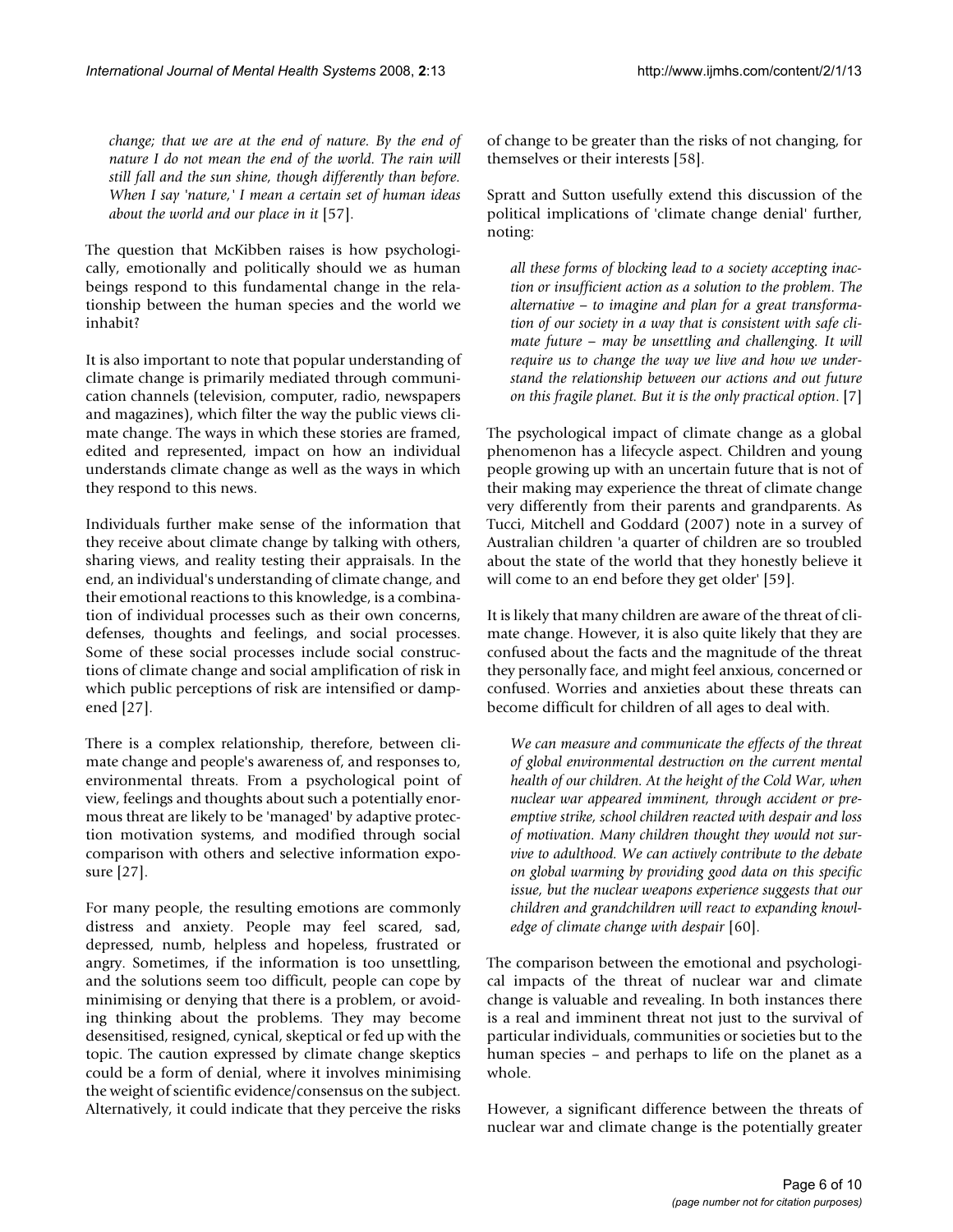range of ways in which citizens have the capacity to take action individually and collectively. Notwithstanding the enormity of the climate change challenge, we know what many of the solutions are, and there are many actions that citizens can take individually and collectively to make a difference at household, local, national and global level. When people have something to do to solve a problem, they are better able to move from despair and hopelessness to a sense of empowerment.

#### *Mental health and climate change: policy, practice and research implications and challenges*

Emerging evidence of the mental health and psycho-social implications of climate change can usefully inform understanding and action at individual, community and societal levels. The following concluding remarks provide an initial sketch of potential directions and issues requiring further research and debate.

At the level of individual responses, the Australian Psychological Society has developed the following advice and suggestions for mental health professionals and individuals experiencing psychological and emotional distress in relation to the threat of climate change (see Table 1). These tips are derived from an extensive psychological literature including social and behavioural change literature, environmental and community psychology, and the positive psychology movement. The tips are not necessarily useful or appropriate for individuals with mental health issues, or who are experiencing severe levels of anxiety or depression, for whom professional help would be more appropriate.

From a clinical perspective, an emerging area of research is management of individuals with excessive worry or anxiety about climate change. Whilst a heightened level of concern in the general community is not unexpected and indeed appropriate, some individuals experience more intense worry that causes distress and/or interferes with normal day to day life. Anecdotally, groups that appear to be more at risk include individuals with existing depression or anxiety disorders, those working in the field of climate change, and children and adolescents.

Therapeutic approaches will vary greatly depending on the clinical presentation, the background and training of health professional, their affiliation to a particular psychological orientation and the clinical setting in which the individual presents. For example, psychological approaches may be theoretically grounded in eco-psychology, grief/loss counselling, cognitive behavioral therapy, interpersonal therapies, group therapy approaches aimed at building social capital and resilience, or a range of other approaches. Overlaying this diversity of theoretical approaches is the therapist's own conceptualisation of environmental issues, which is likely to affect how they see their role and to some extent, the aims of the therapy.

As noted above the capacity of mental health systems to respond effectively to the short and longer term impacts of climate change will be influenced by a number of factors including the availability of an appropriately skilled workforce and the extent to which services are linked and integrated with other relevant services and organisations [35]. This will be a challenging policy area in Australia given that mental health services are already under resourced to meet existing demand, especially in rural areas where recruitment and retention of mental health professionals is particularly difficult [35,61].

#### **Table 1: Climate change: What you can do. Australian Psychological Society**

'Although environmental threats are real and can be frightening, remaining in a state of heightened distress is not helpful for ourselves or for others. We generally cope better, and are more effective at making changes, when we are calm and rational.'

- Be optimistic about the future
- Remind yourself there is a lot you can personally do
- Change your own behaviour
- Become informed about problems and solutions
- Do things in easy stages
- Identify things that might get in the way of doing things differently
- Cue yourself
- Look after yourself!
- Invite others to change
- Talk with others about environmental problems
- Present clear but not overwhelming information, and offer solutions
- Talk about changes that you are making in your own life
- Share your difficulties and rewards
- Be assertive, not aggressive
- Congratulate people for being environmentally concerned
- Model the behaviours that you want others do do' [58]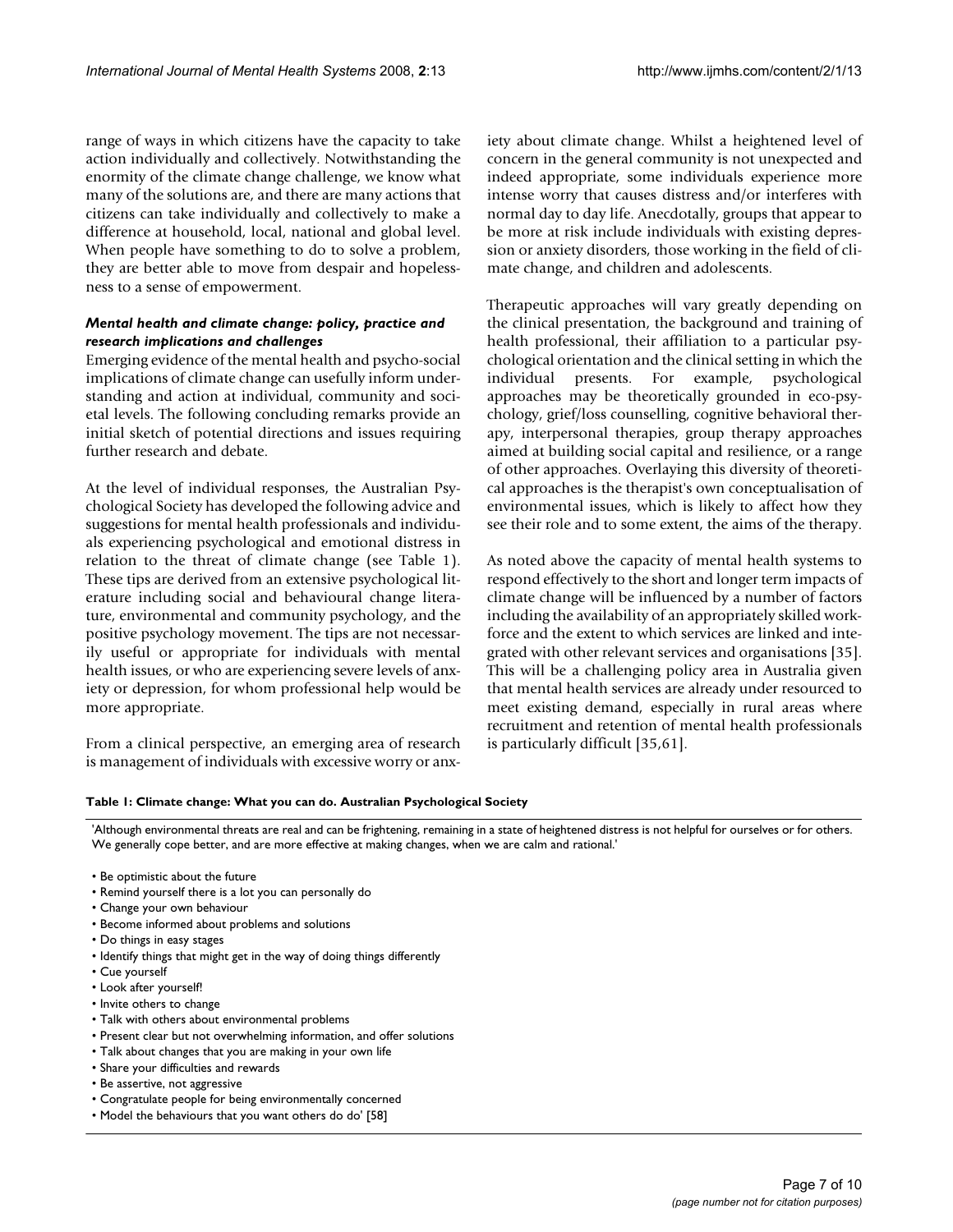In thinking about opportunities for community and societal level actions, many governments, communities and environmental organisations have begun to develop integrated strategies for climate mitigation and adaptation informed by a commitment to creating healthy, just and sustainable outcomes. The Southern Grampians and Glenelg Primary Care Partnership based in rural southwest Victoria has, for example, developed a strategic framework for local community climate change adaptation [62]. The Westernport and North East Greenhouse Alliances have undertaken similar local vulnerability and adaptation planning, informed by input from a wide range of local community, private and public sector organisations [63,64].

Resources to guide and inform similar local adaptive planning initiatives will be important, including:

- advice on the best ways of engaging individuals, communities and organisations in developing well informed responses and strategies;
- up to date, accessible information on local climate change impacts, scenarios and tipping points; and
- mechanisms for sharing learning about the most effective local and regional level actions.

While local level action to reduce socioeconomic vulnerability, physical and mental health impacts is essential for effective climate change adaptation, actions at the local level are often constrained by funding and policy environments determined by higher levels of government.

The climate change adaption strategy developed by the Western Australian Department of Health [35] is an example of the kind of state level policy response needed to ensure that social and mental health impacts of climate change are adequately addressed. Specific policy recommendations in this strategy are included in the areas of:

- legislation and regulatory reform;
- public education and communication;
- surveillance and monitoring;
- ecosystem intervention;
- infrastructure development; and
- health intervention.

Other areas of social and economic policy require similar attention. The best options to support individuals, workers, families and communities through economic structural adjustment and potential migration necessitated by climate change and climate policy, especially in drought effected or fossil fuel industry based communities, need to be established and implemented early to minimise economic and social exclusion.

Given the variation of climate change impacts across different areas and population, effective policy making and resource allocation to reduce mental health impacts will require a solid research base. Key research questions in relation to the impact of climate change on mental health include the following.

• What are the key mental health and mental health promotion impacts and implications of the most probable climate change scenarios? What are the implications of climate change for the key social and economic determinants of mental health and community wellbeing?

• What are the implications for particular localities and for the most vulnerable and excluded population groups?

• What are the key mental health and mental health promotion impacts of proposed climate change mitigation and adaptation strategies?

Issues of design and methodology will also be important considerations in developing an effective research agenda for understanding the social justice implications of climate change. How, for example, should participatory and collaborative research strategies be employed in the design and implementation of research projects? What kinds of indicators, data sets and data analysis techniques will be needed to predict and monitor the health and mental impacts of climate change? How can the results of research be most effectively communicated and translated in ways that rapidly and effectively inform public debate and policy choices? Interdisciplinary approaches to assessing risk, vulnerability and resilience of communities exposed to climate change impacts will also enhance policy development and planning.

#### *Climate change, hope, despair and transformation* As Eckersley notes:

*there is a real and increasing possibility that climate change, resource depletion, increasing world population, disease pandemics, technological anarchy and the geopolitical tensions, economic instability and social upheaval they generate will create a nightmare future for humanity in this century. Avoiding this fate will depend critically on the stories we create to make sense of what is happening and to frame our response. A key task is to ensure that these stories reflect neither the decadence and degeneracy of nihilism*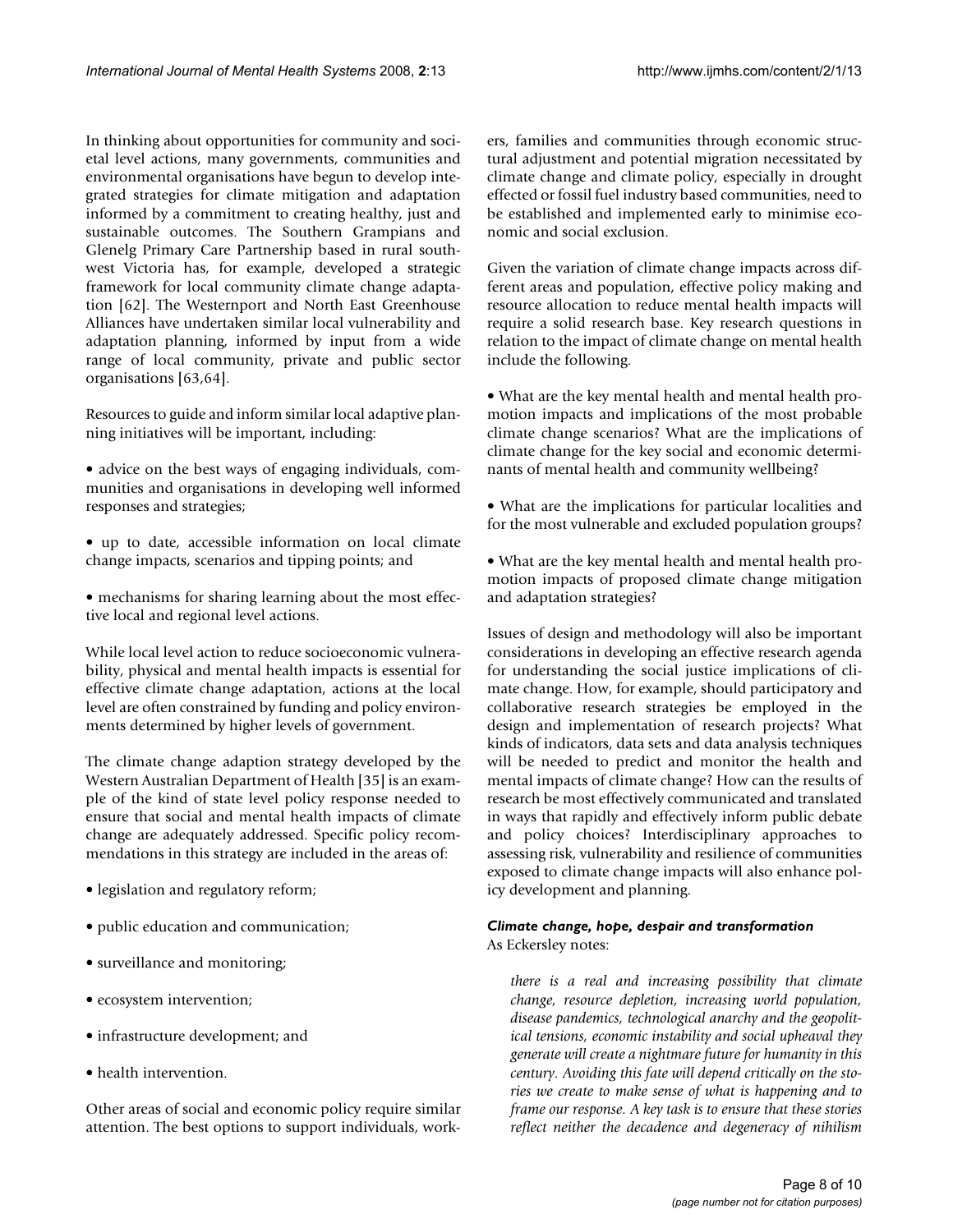*nor the dogma of fundamentalism but the hope and creative energy of activism* [65].

In the long-term, hope and morale in the community about climate change is deeply intertwined with mental health promotion. For the community to be less pessimistic about the future requires a realistic understanding of what climate change means and what can be done. At a time when the predictions from our most credible scientists are becoming increasingly grave, those involved in mental health promotion need to pay close attention to the relation between evidence, hope and action.

At the deepest level, the debate about the consequences of climate change gives rise to profound questions about the long-term sustainability of human life and the Earth's environment. If our view about the future of human society and the planet is fundamentally pessimistic what does this mean for the way in which a sense of hope – or despair – for future generations impacts on the sense of individual and collective meaning and purpose?

On the other hand, the challenges of climate change adaptation may galvanise creative ideas and actions in ways that transform and strengthen the resilience and creativity of individuals and communities. Seligman's work [66] on positive psychology, with its focus on the relationship between mental health, hope and optimism, provides strong support for the potential for growth and transformation to emerge from the climate crisis. As a common threat, climate change may provide an impetus for collaborative action within communities, and indeed internationally. Climate change may unite communities in action against a common threat, or create social and political instability in competition for increasingly scarce environmental resources.

A broader debate is required about the relationship between ecological, economic and social justice principles and objectives. As Richard Eckersley (2008), Clive Hamilton, (2006), George Monbiot (2007) and David Spratt and Phillip Sutton (2008) have all noted, a full understanding of the consequences and implications of climate change calls for a response that extends well beyond technical fixes and cost benefit analyses [65,67,7,68]. The larger – and increasingly urgent – challenge is to begin to envisage and build social and economic relationships that are based on sustainable and just patterns of growth and consumption.

#### **Competing interests**

The authors declare that they have no competing interests.

#### **Authors' contributions**

GB and JW conceived the paper and developed a first draft. JW coordinated the development process. JF undertook the literature review, developed the paper and incorporated co-author's contributions. SB contributed generally to successive iterations of the paper and specifically to table 1. All authors read and approved the final manuscript.

#### **Acknowledgements**

Thank you to the Australian Psychological Society for allowing us to adapt their tip sheet; *climate change – what you can do*. Thank you also to the two anonymous reviewers for their valuable feedback.

#### **References**

- 1. Murray C, Lopez A, eds: *The Global Burden of Disease* Cambridge: Harvard University Press; 1996.
- 2. Mathers C, Vos E, Stevenson C, Begg S: **[The Australian burden of](http://www.ncbi.nlm.nih.gov/entrez/query.fcgi?cmd=Retrieve&db=PubMed&dopt=Abstract&list_uids=10914105) [disease study: measuring the loss of health from diseases,](http://www.ncbi.nlm.nih.gov/entrez/query.fcgi?cmd=Retrieve&db=PubMed&dopt=Abstract&list_uids=10914105) [injuries and risk factor.](http://www.ncbi.nlm.nih.gov/entrez/query.fcgi?cmd=Retrieve&db=PubMed&dopt=Abstract&list_uids=10914105)** *Medical Journal of Australia* 2000, **172:**592-596.
- 3. World Health Organisation (WHO): *Promoting Mental Health: Concepts, Emerging Evidence, Practice* World Health Organisation; Geneva; 2005.
- 4. McMichael A, Campbell-Lendrum D, Corvalan C, Ebi K, Githeko A, Scheraga J, Woodward A: *Climate Change and Human Health: Risks and responses* Geneva: World Health Organisation; 2003.
- 5. Intergovernmental Panel on Climate Change: **Summary for Policymakers.** In *Climate Change 2007: The Physical Science Basis. Contribution of Working Group I to the Fourth Assessment Report of the IPCC* Edited by: Solomon S, Qin D, Manning M, Chen Z, Marquis M, Averyt KB, Tignor M, Miller HL. New York: Cambridge University Press; 2007.
- 6. Garnaut R: *Garnaut Climate Change Review: Interim Report to the Commonwealth, State and Territory Governments of Australia* 2008.
- 7. Spratt D, Sutton P: *Climate Code Red: The case for emergency action* Melbourne: Scribe Press; 2008.
- 8. Frumkin H, Hess J, Luber G, Malilay J, McGeehin M: **Climate change: the public health response.** *American Journal and Public Health* 2008, **98(3):**435-445.
- 9. Lee J: *Climate Change and Equity in Victoria* Melbourne: Friends of the Earth; 2007.
- 10. Few R: **Health and climatic hazards: framing social research on vulnerability, response and adaptation.** *Global Environmental Change* 2007, **17:**281-295.
- 11. Berry H, Kelly B, Hanigan I, McMichael A, Welsh J, Kjellstrom T: *Rural Mental Health Impacts of Climate Change* Garnaut Climate Change Review; 2008.
- 12. Halpern J, Tramontin M: *Disaster Mental Health: Theory and practice* Belmont, CA: Thomson; 2007.
- 13. Weiss M, Saraceno B, Saxena S, van Ommeren M: **Mental health in the aftermath of disasters: consensus and controversy.** *Journal of Nervous and Mental Disease* 2003, **191:**611-5.
- 14. Raphael B: *When Disaster Strikes: How individuals and communities cope with catastrophe* New York: Basic Books; 1998.
- 15. Peek LA, Mileti DS: **The history and future of disaster research.** In *A Handbook of Environmental Psychology* Edited by: Bechtel RB, Churchman A. New York: John Wiley; 2002:511-524.
- 16. Myers D: *Disaster Response and Recovery: A handbook for mental health professionals* Washington, DC: Department of Health and Human Services; 1994.
- 17. Rao K: **[Psychosocial support in disaster-affected communi](http://www.ncbi.nlm.nih.gov/entrez/query.fcgi?cmd=Retrieve&db=PubMed&dopt=Abstract&list_uids=17162689)[ties.](http://www.ncbi.nlm.nih.gov/entrez/query.fcgi?cmd=Retrieve&db=PubMed&dopt=Abstract&list_uids=17162689)** *International Review of Psychiatry* 2006, **18(6):**501-505.
- 18. Ozer E, Best S, Lipsey T, Weiss D: **[Predictors of post-traumatic](http://www.ncbi.nlm.nih.gov/entrez/query.fcgi?cmd=Retrieve&db=PubMed&dopt=Abstract&list_uids=12555794) [stress disorder and symptoms in adults: a meta-analysis.](http://www.ncbi.nlm.nih.gov/entrez/query.fcgi?cmd=Retrieve&db=PubMed&dopt=Abstract&list_uids=12555794)** *Psychological Bulletin* 2003, **129:**52-73.
- 19. Silove D: **The best immediate therapy for acute stress is social.** *Bulletin of the World Health Organisation* 2003, **83:**75-6.
- 20. Silove D, Steel Z: **[Understanding community psychosocial](http://www.ncbi.nlm.nih.gov/entrez/query.fcgi?cmd=Retrieve&db=PubMed&dopt=Abstract&list_uids=16679676) [needs after disasters: implications for mental health serv](http://www.ncbi.nlm.nih.gov/entrez/query.fcgi?cmd=Retrieve&db=PubMed&dopt=Abstract&list_uids=16679676)[ices.](http://www.ncbi.nlm.nih.gov/entrez/query.fcgi?cmd=Retrieve&db=PubMed&dopt=Abstract&list_uids=16679676)** *Journal of Postgraduate Medicine* 2006, **52:**121-125.